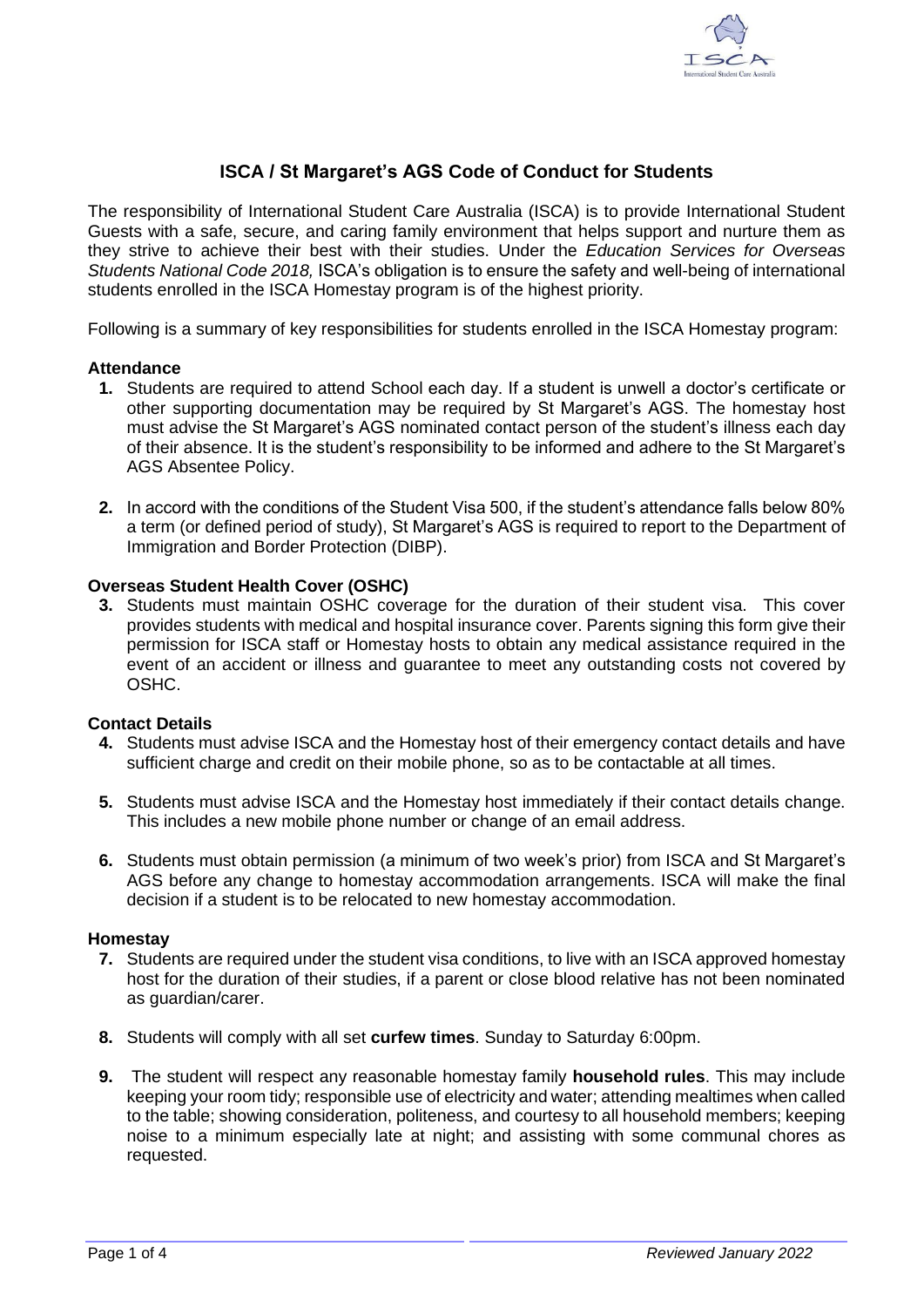

- **10. Some additional costs may apply.** Students will negotiate the use of internet facilities with the homestay family and abide by the homestay family decision in relation to this usage. Students should not download large files (5MB or more, including movies, computer or mobile games and music) at the homestay family's internet expense. Additional charges to cover internet usage for movies, games or music may be charged by the Homestay family. Student guests are expected to pay for personal travel, entertainment, medical costs, and any other personal costs including any repairs for property damage to the Home that they cause.
- **11. Health and Welfare** of student guests and homestay hosts is very important us. This means that contacting your Homestay Host and ISCA if you have any concerns regarding your personal health or welfare. You must disclose any illnesses you suffer from before or after arriving in Australia and ensure that you are up to date with the recommended double dose vaccinations and booster shots for COVID 19 as prescribed by the Australian Government's latest advice.
- **12.** It is illegal to access pornographic or violent material and/or to download content that is illegal to possess by Australian law in any homestay.
- **13.** Students are **not permitted** to smoke (including vaping), consume alcohol, use non-prescribed drugs, or possess offensive weapons (including martial arts items or knives) while enrolled in an ISCA Homestay programme.
- **14.** Students and hosts should each be treated with respect, fairness, and politeness. Saying please and thank you; respecting each other's property and keeping a clean and tidy living environment. There is a minimum of four weeks before a student can be moved to a new homestay family unless it is deemed a high priority. Transfers to a new homestay will incur additional charges and will only be for valid reasons affecting the student's wellbeing. ISCA reserves the right to move a student in exceptional circumstances.
- **15. Pay your homestay fees to ISCA by the due date.** Students are invoiced on a Semester basis and must pay the invoice 14 days in advance of the new billing cycle. ISCA requires 2 weeks written notice of changing or leaving homestay.
- **16.** All household members need to respect the cultural and religious practices or each other. Discrimination of any kind is unacceptable.

### **Travel**

- **17.** Requests to travel must be made using the Travel Request Form available from St Margaret's AGS and travel will only be permitted if it has been approved by St Margaret's AGS and ISCA.
- **18.** Travel during term days, semesters or end of study period blocks is prohibited except for activities organised and supervised by St Margaret's AGS.
- **19.** Students are permitted to travel within Australia during weekends or St Margaret's AGS holidays only with the host family. Prior permission and completion of the St Margaret's AGS Travel Request Form is required prior to travel.
- **20.** Independent travel overseas (except to go directly home for holidays) is not permitted. All under 18 students must be escorted to the airport by an ISCA representative for returning holiday flights to the student's homeland.
- **21.** When returning to Australia from holidays, students must allow sufficient time when booking flights so as not to arrive late for the first day of term/semester/study block period or depart earlier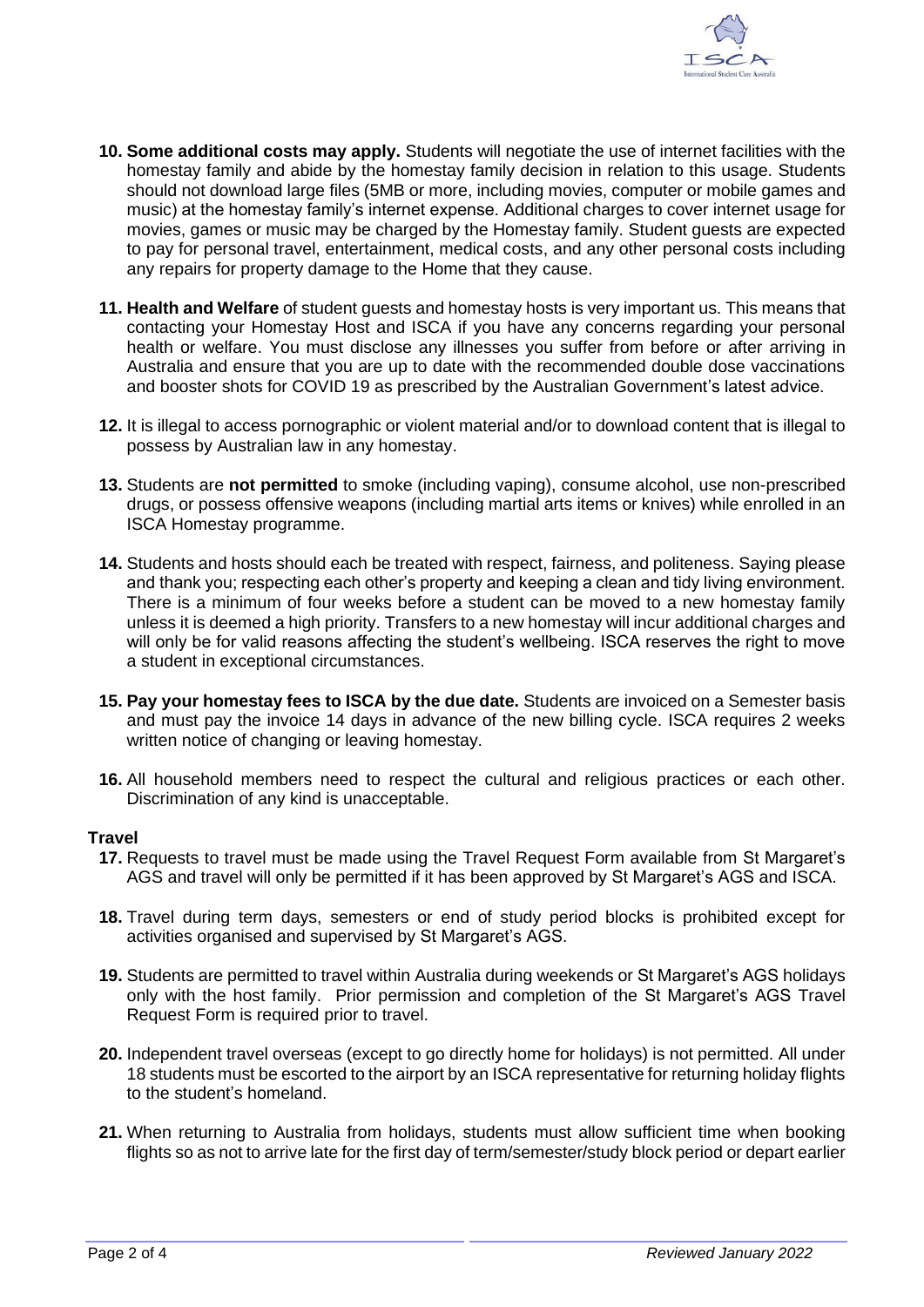

then the completion of each term/semester/study block period. All flight itineraries must be submitted and approved in advance by St Margaret's AGS prior to booking.

### **Overnight and weekend stays**

**22.** Students overnight stays are not permitted without prior approval from St Margaret's AGS.

### **Australian Law and ISCA Policy**

**23.** Students must at all times, obey Australian laws and regulations.

- **24.** Students are not permitted to be served or consume alcohol in licensed premises or public places including restaurants.
- **25.** It is illegal to possess and/or use illicit or non-prescribed drugs in Australia.
- **26.** Students will not engage in inappropriate sexually explicit behaviour at any time.
- **27.** Students must seek permission from St Margaret's AGS to work.
- **28.** Students must seek permission from St Margaret's AGS to drive a vehicle.
- 29. Students are not permitted to travel in a vehicle of any "P" plate driver or Uber driver.

**I have read and understand the ISCA/St Margaret's AGS Code of Conduct for Students. I understand that my Homestay Accommodation may be cancelled without refund if I do not comply with this Code.**

Parent Signature:\_\_\_\_\_\_\_\_\_\_\_\_\_\_\_\_\_\_\_\_\_\_\_\_\_\_\_\_\_\_\_\_\_\_\_\_\_

Date:  $\frac{1}{\sqrt{2\pi}}$ 

Student Signature: \_\_\_\_\_\_\_\_\_\_\_\_\_\_\_\_\_\_\_\_\_\_\_\_\_\_\_\_\_\_\_\_\_\_\_\_

Student Full Name (in English as per passport): \_\_\_\_\_\_\_\_\_\_\_\_\_\_\_\_\_\_\_\_\_\_\_\_\_\_\_\_\_\_\_\_

Date: \_\_\_\_/\_\_\_\_\_/\_\_\_\_\_